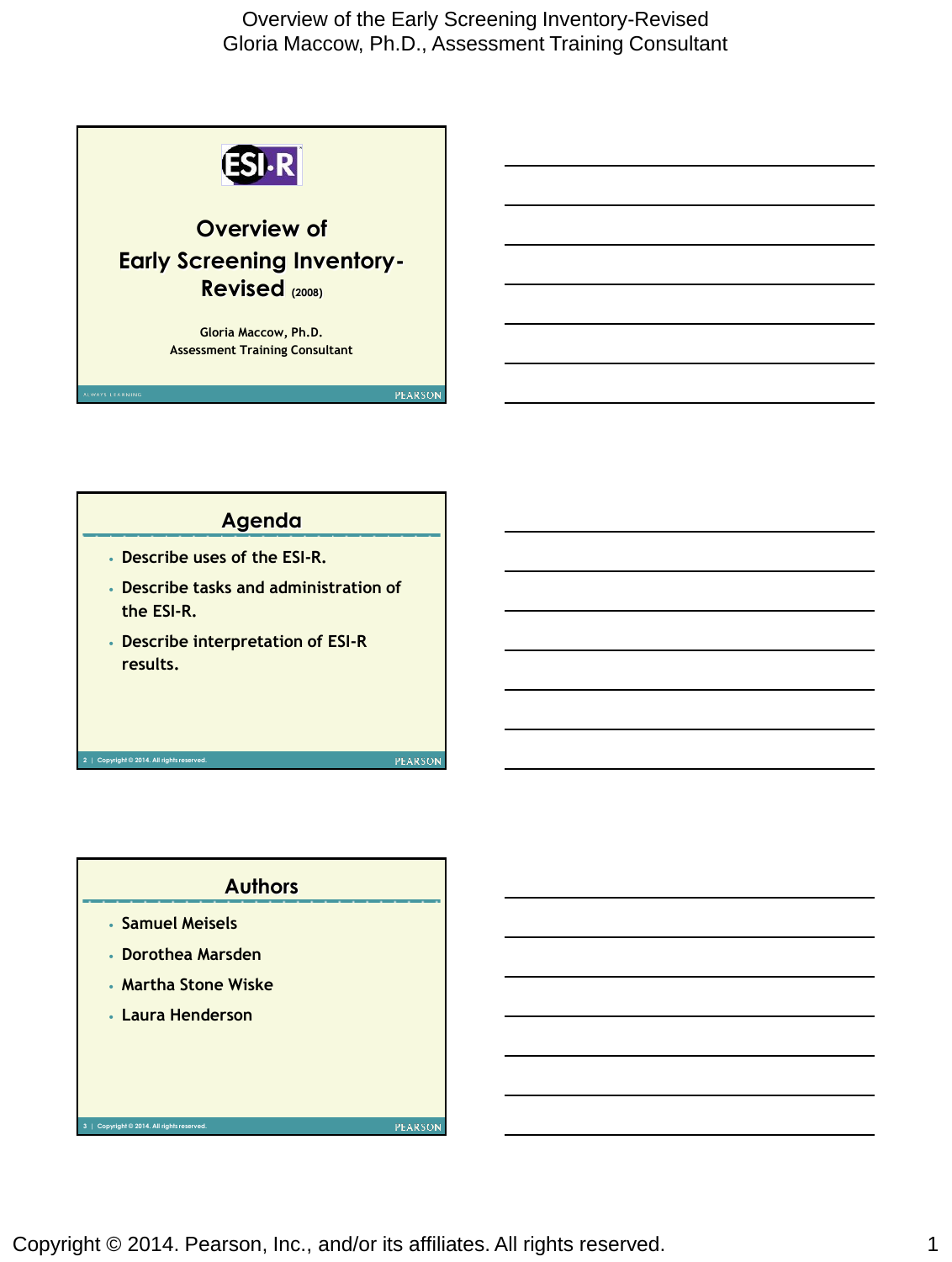



#### **ESI-R Has a Broad Focus**

- **Sample domain of developmental tasks, rather than the domain of specific accomplishments that indicate academic readiness.**
- **Survey a child's ability to acquire skills rather than child's current level of skill achievement and performance.**

**6 | Copyright © 2014. All rights reserved.**

Copyright © 2014. Pearson, Inc., and/or its affiliates. All rights reserved. 2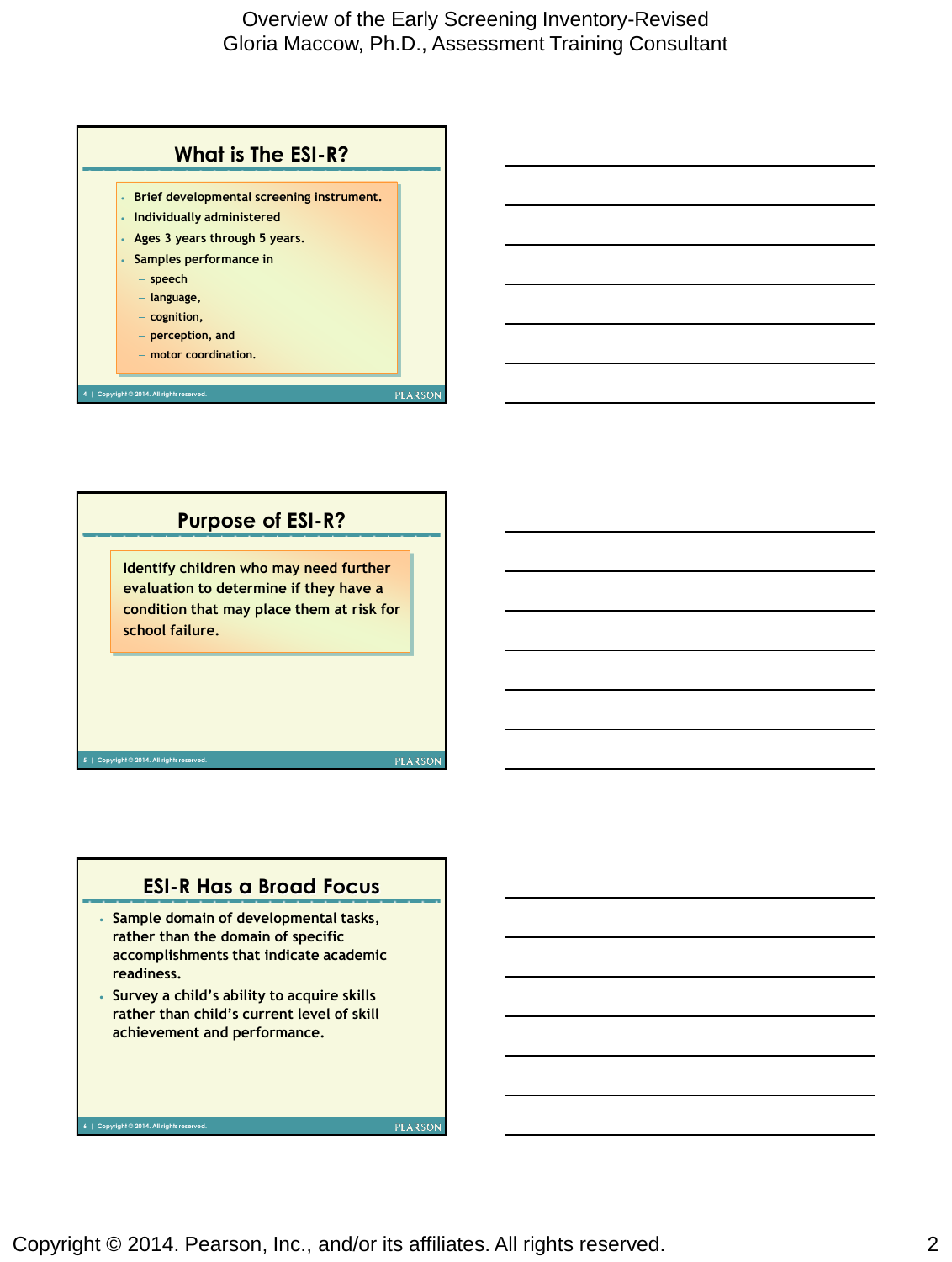| Year              | <b>Activity</b>                                                                                                                                                            |
|-------------------|----------------------------------------------------------------------------------------------------------------------------------------------------------------------------|
| 1975              | Introduced Eliot-Pearson Screening Inventory for 4- and<br>5-year olds.                                                                                                    |
| 1986 thru<br>1990 | Restandardized ESI with national sample.<br>Collected new validity and reliability data.<br>Developed version for 3-year olds and for Spanish<br>speaking children.        |
| 1993              | Revised the 3-year-old and 4- to 5-year-old versions of<br>the ESI.<br>Extended the age range of the 3-year-old version to<br>include children in the first half of age 4. |







| <b>ESI-P or ESI-K?</b>                                         |                                        |      |              |     |                |  |  |
|----------------------------------------------------------------|----------------------------------------|------|--------------|-----|----------------|--|--|
|                                                                |                                        |      |              |     |                |  |  |
|                                                                | Date of Screening:                     | 2014 | 5            | 17  |                |  |  |
|                                                                |                                        | YEAR | <b>MONTH</b> | DAY |                |  |  |
|                                                                | Date of Birth:                         | 2009 | 6            | 26  |                |  |  |
|                                                                |                                        | YEAR | <b>MONTH</b> | DAY |                |  |  |
|                                                                | Current Age:                           | 4    | 10           | 19  |                |  |  |
|                                                                |                                        | YEAR | <b>MONTH</b> | DAY |                |  |  |
|                                                                | Rounded Age:                           | 4    | 11           |     |                |  |  |
|                                                                |                                        | YEAR | <b>MONTH</b> |     |                |  |  |
| If number of days is 16 or more, add one month to child's age. |                                        |      |              |     |                |  |  |
|                                                                | Copyright @ 2014. All rights reserved. |      |              |     | <b>PEARSON</b> |  |  |

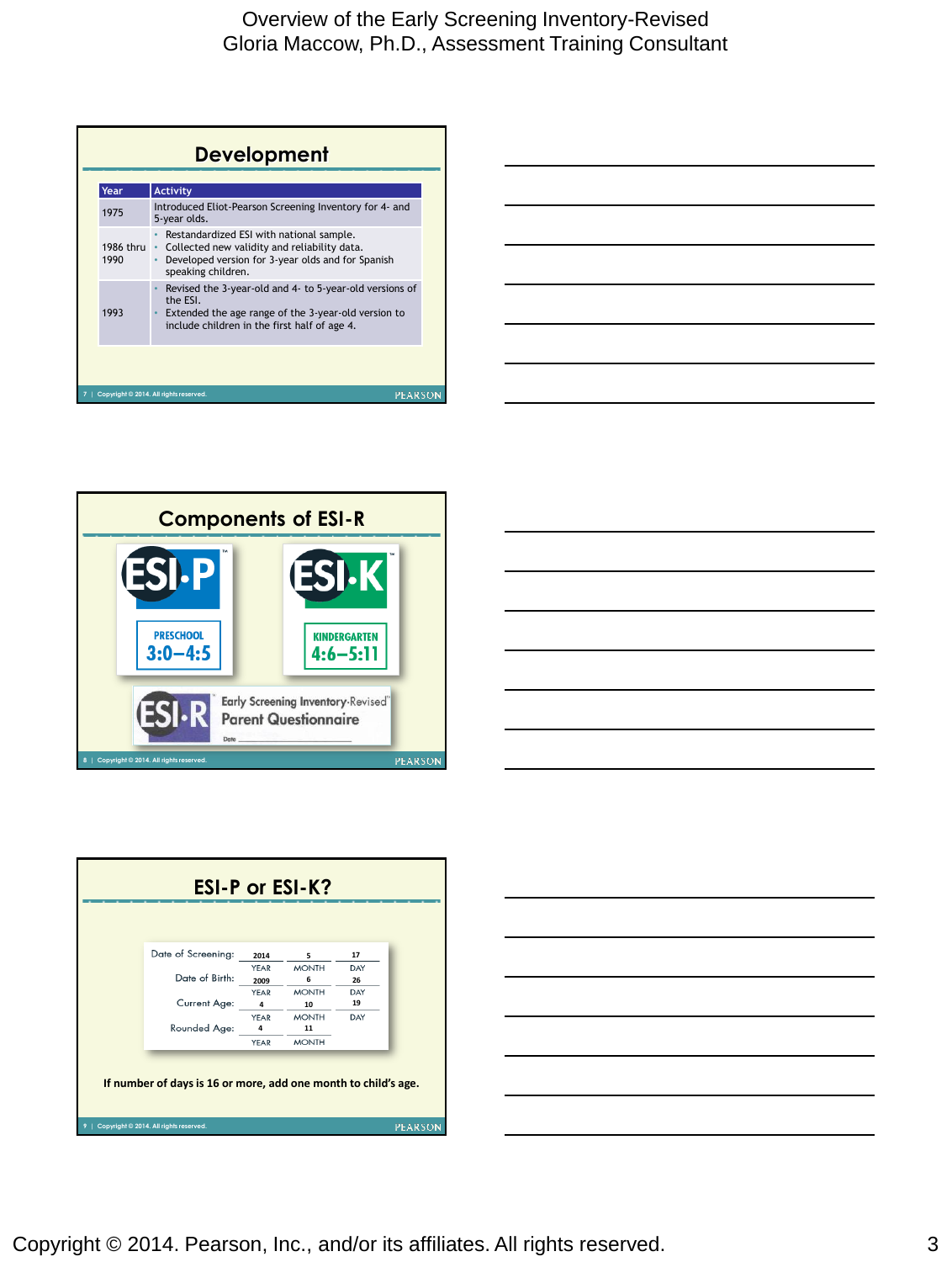





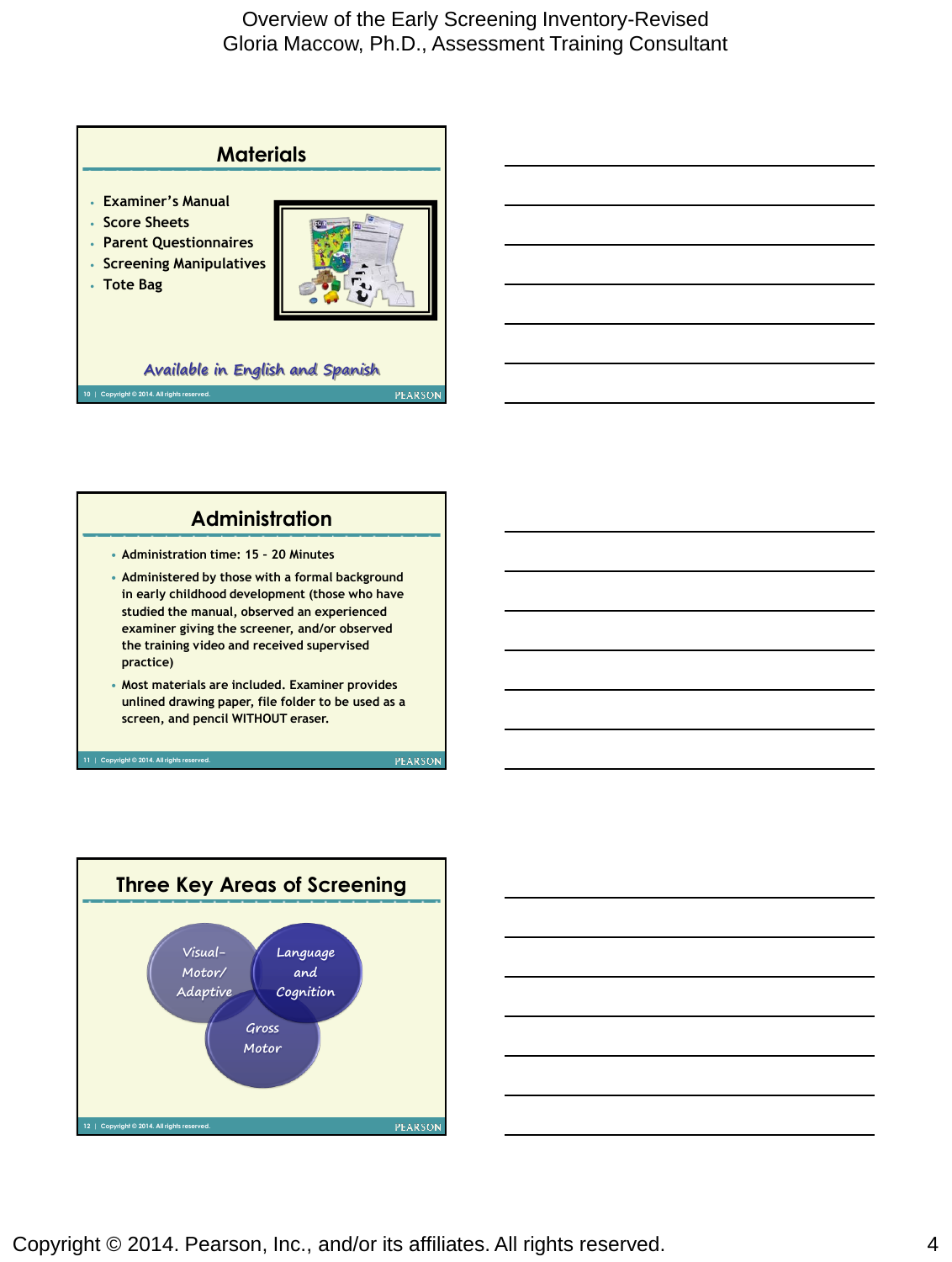

#### **Language and Cognition**

**This section includes four tasks (Block Counting, Verbal Expression, Verbal Reasoning, Auditory Sequential Memory) that assess** 

- **language comprehension**
- **verbal expression**
- **ability to reason and count**
- **ability to remember and repeat auditory sequences**

**14 | Copyright © 2014. All rights reserved.**

right © 2014. All rights re

**PEARSON** 

**PEARSON** 

#### **Gross Motor/Body Awareness**

**This section includes three tasks (Balance, Hop, Skip) that assess**

- **gross motor coordination, and**
- **ability to imitate body positions from visual cues.**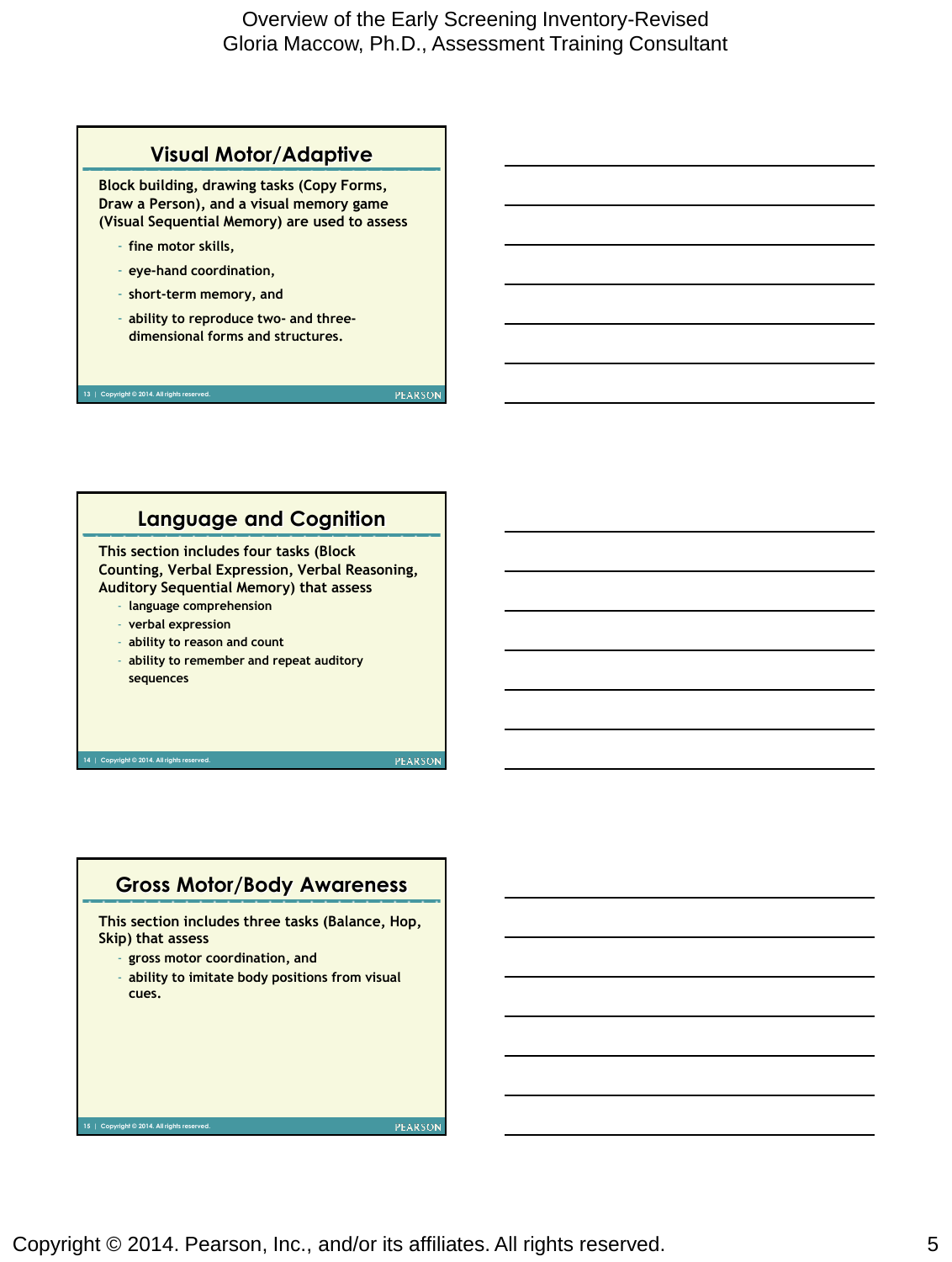

**The Other Information section includes questions related to** 

- **A. Speech Development.**
- **B. Concerns about Speech or Language.**
- **C. Overall Impressions about Screening Experience and Additional Comments.**

**16 | Copyright © 2014. All rights reserved.**



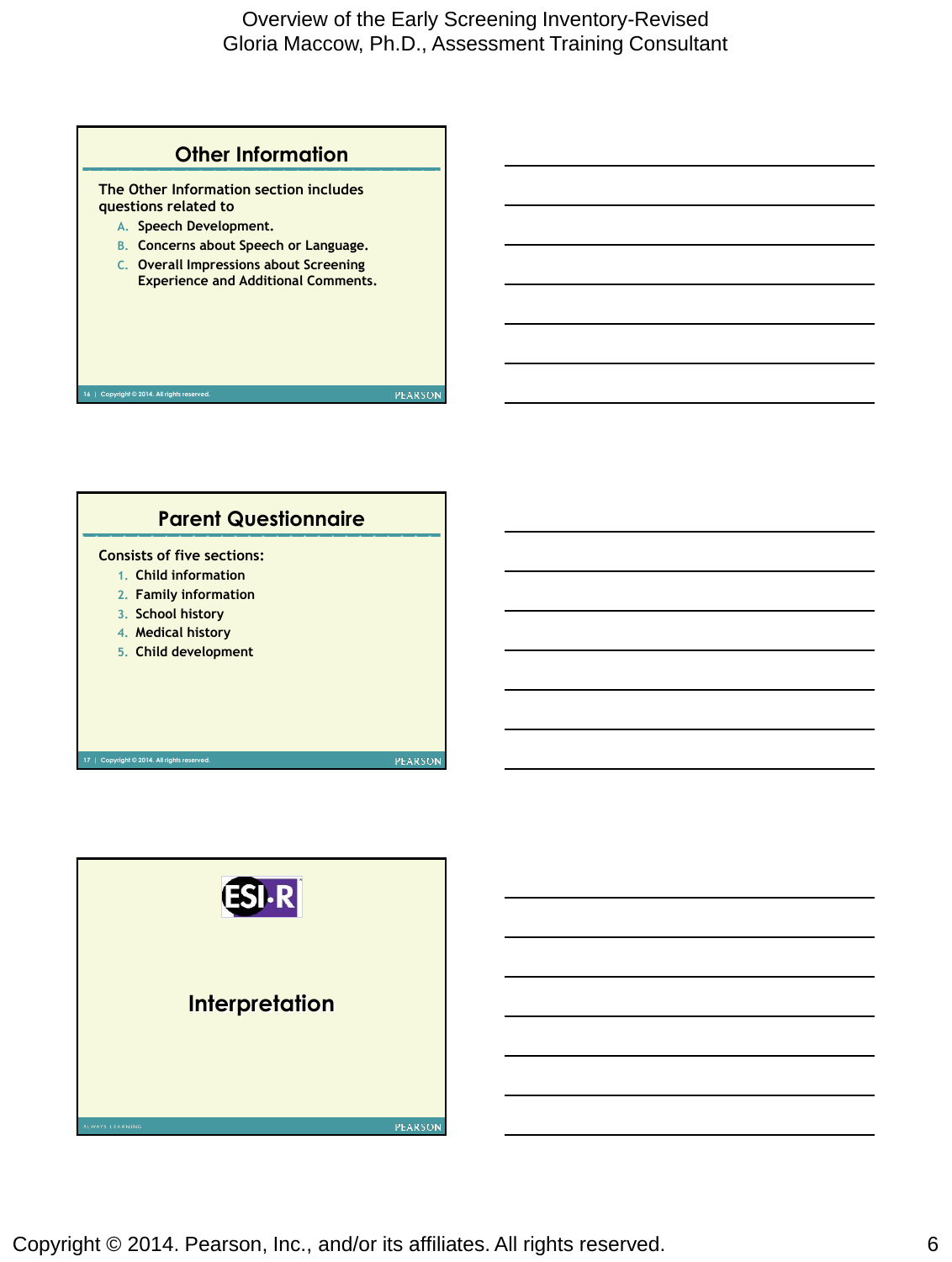| <b>Screening Decision</b>                        |                                        |                 |            |  |                            |            |                 |                |  |
|--------------------------------------------------|----------------------------------------|-----------------|------------|--|----------------------------|------------|-----------------|----------------|--|
| <b>ESI-P Cutoff Scores</b>                       |                                        |                 |            |  | <b>ESI-K Cutoff Scores</b> |            |                 |                |  |
| <b>Age Range</b>                                 | Refer                                  | <b>Rescreen</b> | OK         |  | <b>Age Range</b>           | Refer      | <b>Rescreen</b> | OK             |  |
| $3:0 - 3:5$                                      | 8 or less                              | $9 - 13$        | 14 or more |  | $4:6 - 4:11$               | 9 or less  | $10-13$         | 14 or more     |  |
| $3:6 - 3:11$                                     | 13 or less                             | $14 - 15$       | 16 or more |  | $5:0 - 5:5$                | 13 or less | $14-17$         | 18 or more     |  |
| $4:0 - 4:5$                                      | 18 or less                             | $19 - 20$       | 21 or more |  | $5:6 - 5:11$               | 15 or less | $16 - 20$       | 21 or more     |  |
| <b>Circle Screening Decision</b><br><b>RFFFR</b> |                                        |                 |            |  | <b>RESCREEN</b>            | OK         |                 |                |  |
|                                                  | Copyright @ 2014. All rights reserved. |                 |            |  |                            |            |                 | <b>PEARSON</b> |  |

|    | <b>Results</b>                                           |                                                                                                                                                                                                 |  |  |  |  |
|----|----------------------------------------------------------|-------------------------------------------------------------------------------------------------------------------------------------------------------------------------------------------------|--|--|--|--|
|    | ОK                                                       | Score is in the acceptable range for the child's<br>chronological age. Children who score in this range<br>are presumed to be developing normally and are<br>not in need of further assessment. |  |  |  |  |
|    | Rescreen                                                 | Score is marginal. Student should be rescreened 8-<br>10 weeks later. If the score is still in the Rescreen<br>range, the student may benefit from additional<br>classroom instruction.         |  |  |  |  |
|    | Refer                                                    | Score is below the acceptable range and student<br>should be evaluated by an assessment team.                                                                                                   |  |  |  |  |
|    |                                                          |                                                                                                                                                                                                 |  |  |  |  |
| 20 | <b>PEARSON</b><br>Copyright @ 2014. All rights reserved. |                                                                                                                                                                                                 |  |  |  |  |

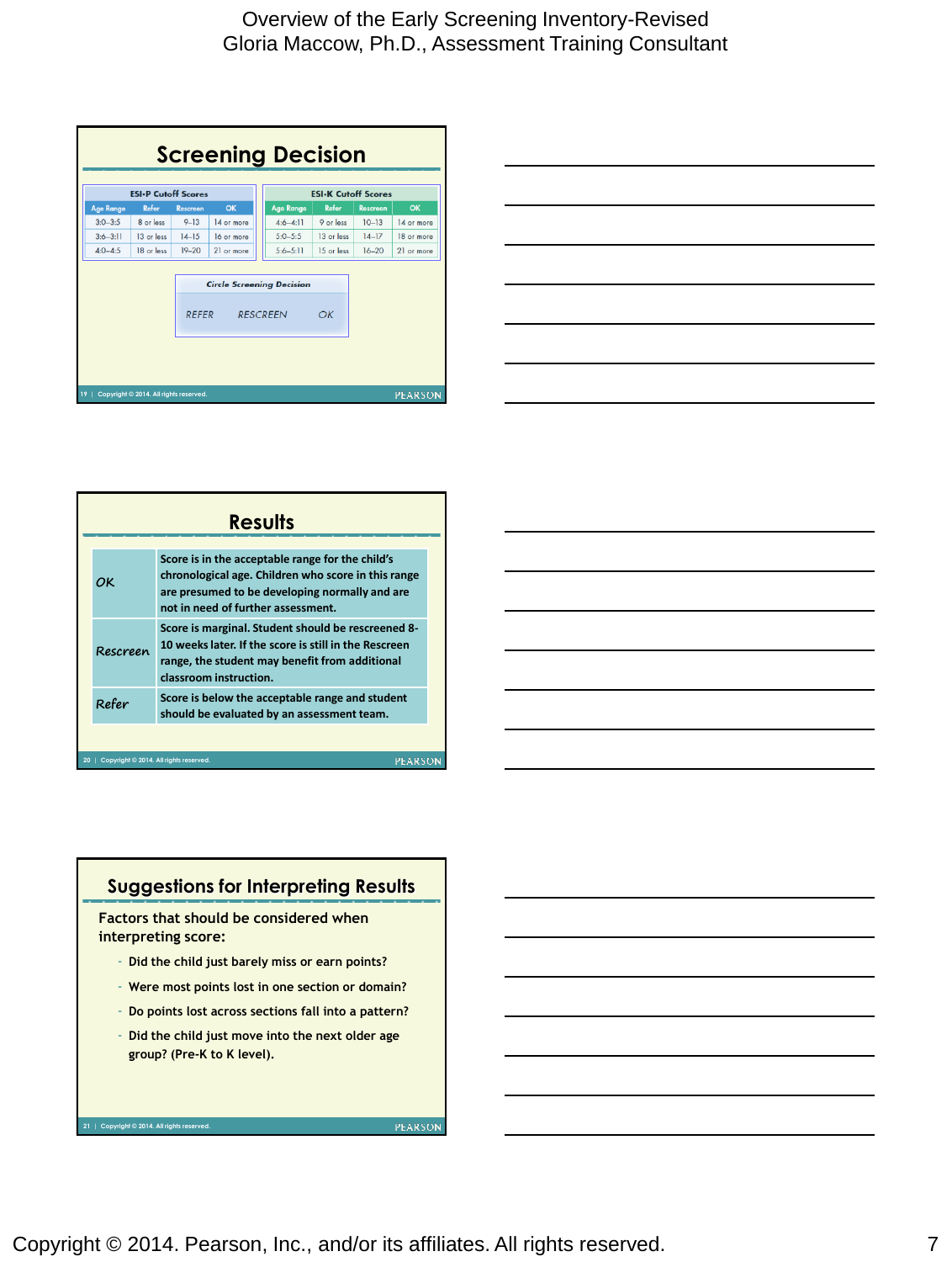## **Suggestions for Interpreting Results**

**Making decisions about follow-up:**

- **Does information from various sources suggest a consistent interpretation and recommendation? (Teacher, Parent)**
- **Have you consulted with the child's teacher about the child's competence with classroom activities and behavior in a group?**
- **Is additional information needed in an area not specifically measured on the instrument?**

 $\overline{\text{Copyright}} \otimes 2014.$  All rights rese

**PEARSON** 

#### **Behavioral Observations**

#### **Vision and Hearing:**

- **rubbing eyes.**
- **holding head near paper.**
- **saying "what?"**
- **turning or tilting head to hear.**
- **Social and Emotional Behavior:** 
	- **extreme shyness.**
	- **unusually willful behavior.**
	- **refusal or withdrawal.**
	- **crying when separating from parent.**

**23 | Copyright © 2014. All rights reserved.**

**PEARSON** 

#### **Behavioral Observations**

#### **Information processing:**

- **needs instructions repeated.**
- **distractible or unable to move to the next task.**
- **doesn't monitor own performance.**
- **examines work overly carefully.**

#### **Language development:**

**24 | Copyright © 2014. All rights reserved.**

- **mispronounces sounds.**
- **speech is unintelligible overall.**
- **uses immature syntax or impoverished or rambling expressive language.**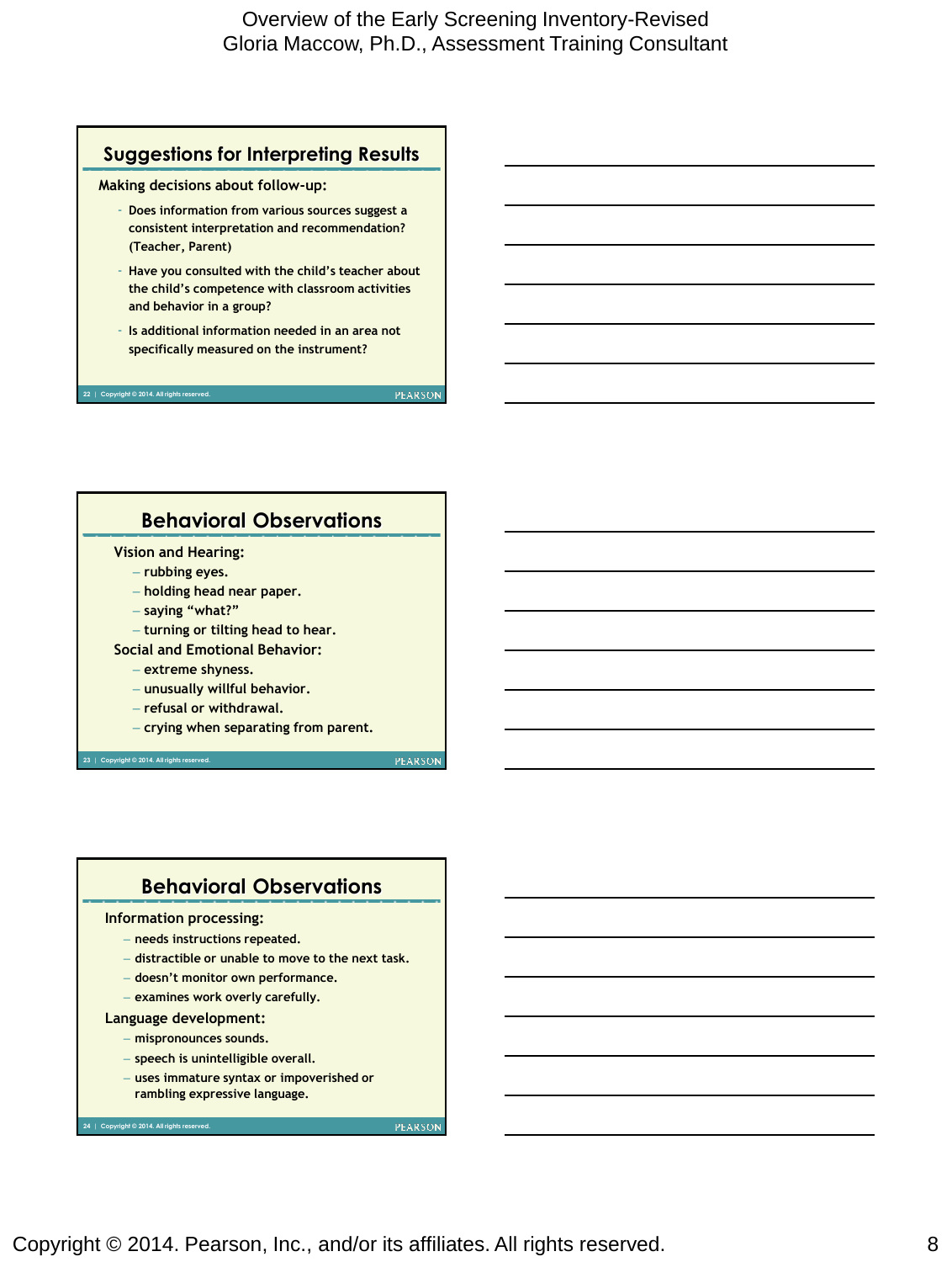

# **Other Sources of Information**

- **Ask the parent if the child's performance was unusual or as expected.**
- **Analyze the parent questionnaire information about prenatal and perinatal history, illness, and opinions of child's temperament and abilities.**

**26 | Copyright © 2014. All rights reserved.**

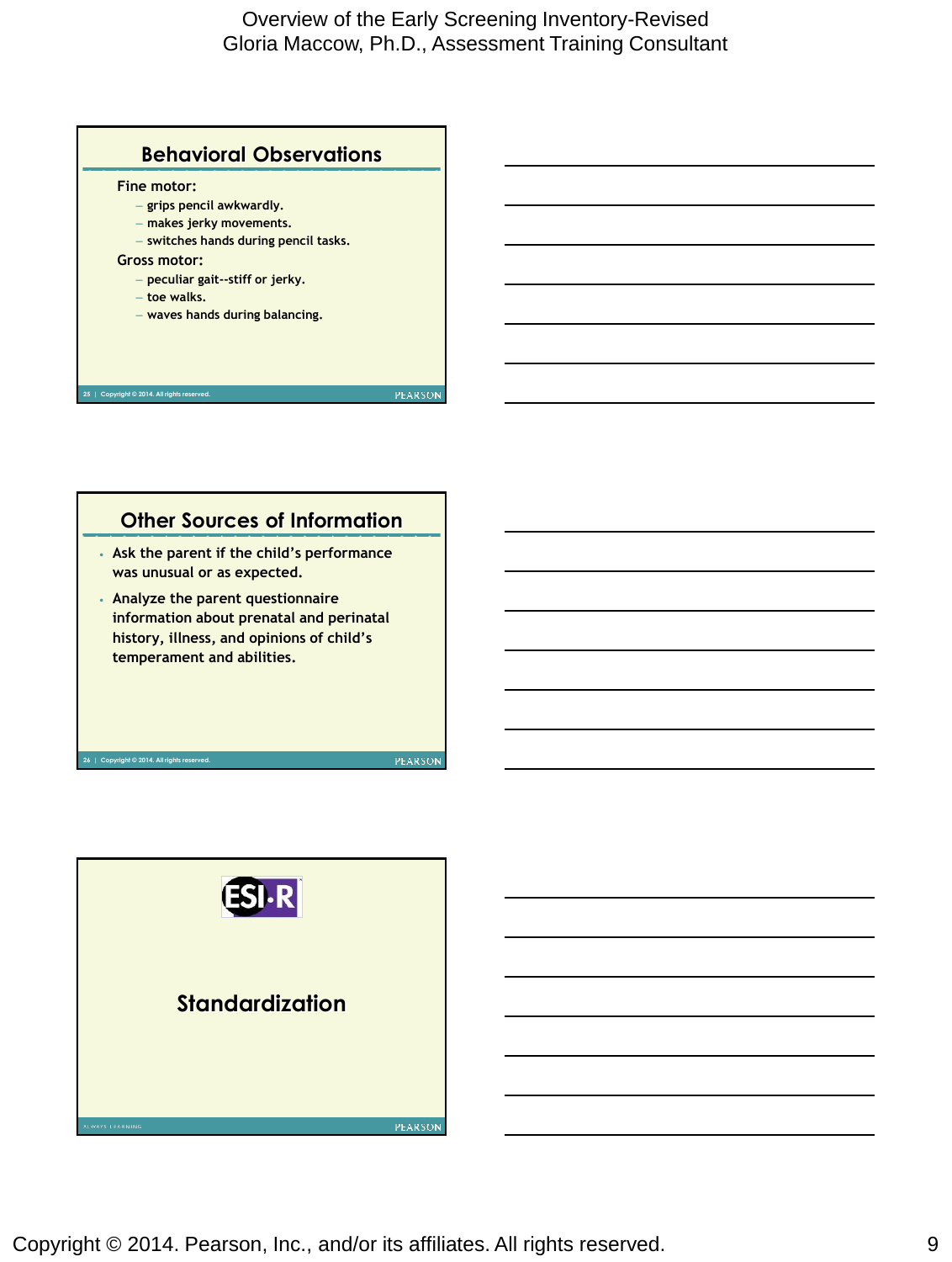#### **Standardization Sample & Reliability**

- **The ESI-R was initially standardized on a total of 6,031 children. The results were corroborated with a standardization sample of 1,200 cases that was carefully matched to 2006 US Census data.**
- **The findings for local reliability, inter-rater reliability, and test-retest reliability show that scores on both forms of the ESI-R are accurate, stable, and consistent.**

**28 | Copyright © 2014. All rights reserved.**

**2014. All rights reserved.** 

**PEARSON** 

#### **Sensitivity and Specificity**

- **Both ESI-P and ESI-K have sensitivity at or above .92 and specificity of .80.**
- **Nine of 10 children who were at risk were correctly identified. Conversely, 4 out of 5 who were not at risk were correctly identified as not needing further evaluation. Thus, the majority of children who are screened with the ESI-R are correctly identified.**